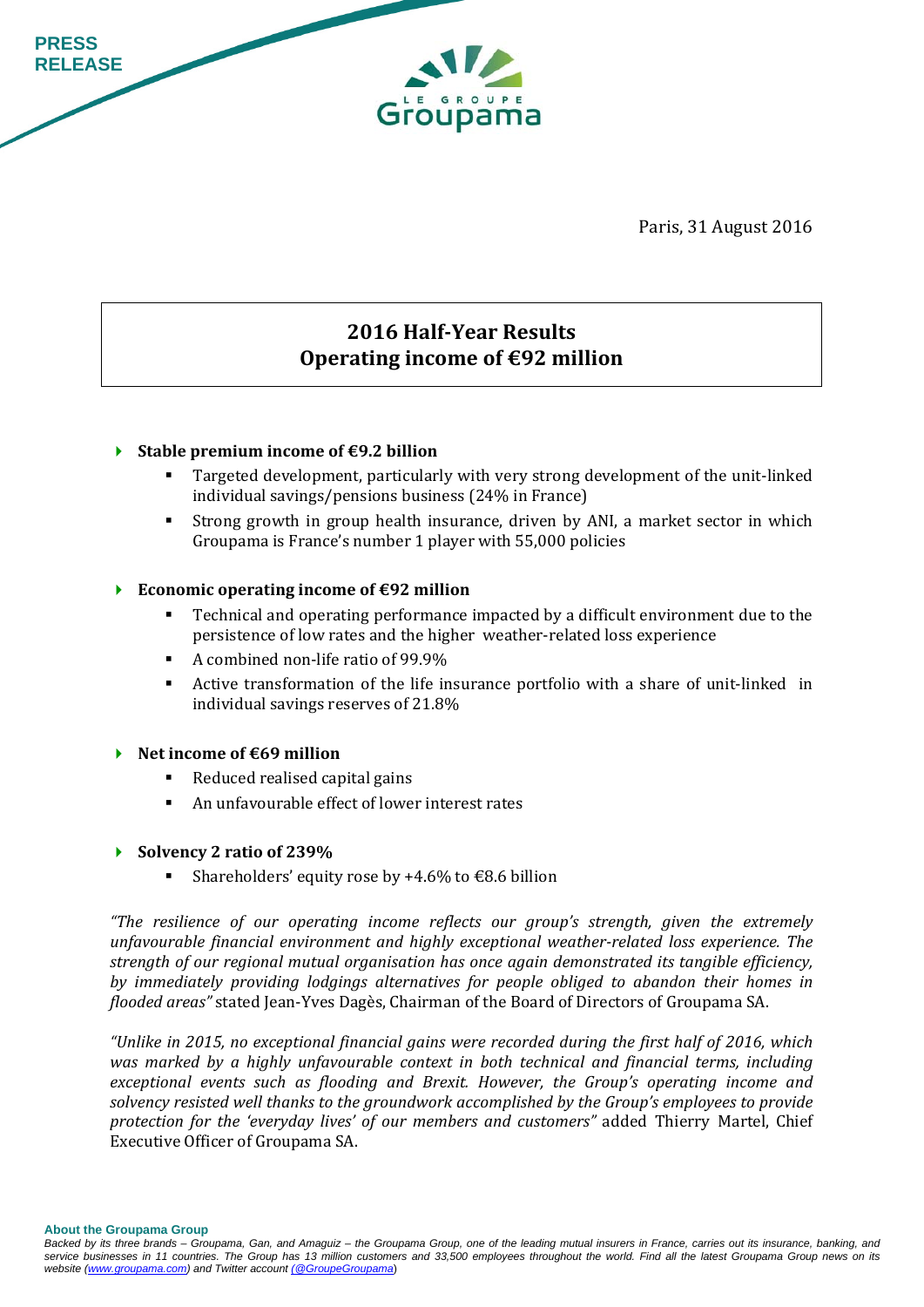Paris, 31 August 2016 - The Group's combined financial statements and the consolidated accounts of Groupama S.A. for the first half of 2016 were approved by the Board of Directors of Groupama S.A. at the meeting chaired by Jean-Yves Dagès on 31 August 2016. The half-year financial statements underwent a limited review by the statutory auditors.

*The Group's combined financial statements include all businesses of the Group as a whole (i.e. the business of the regional mutuals and of the subsidiaries consolidated within Groupama S.A.). The consolidated accounts of Groupama S.A. include the business of all subsidiaries as well as internal reinsurance (nearly 35% of the premium income of the regional mutuals ceded to Groupama SA).* 

*The following analysis covers the combined scope. The figures of the consolidated scope will be disclosed in Groupama S.A.'s 2016 half‐year report.*

### **Business focused on profitable growth**

At 30 June 2016, Groupama's combined premium income stood at  $\epsilon$ 9.2 billion, a stable amount compared with 30 June 2015.

In property and casualty insurance, the Group generated  $\epsilon$ 5.2 billion in premium income at 30 June 2016, a stable level compared with 30 June 2015. Premium income for life and health insurance amounted to  $\text{\textsterling}3.9$  billion at 30 June 2016.

| Premium income<br>in millions of euros | 30/06/2016 | Change<br>like-for-like and at<br>constant exchange<br>rates |
|----------------------------------------|------------|--------------------------------------------------------------|
| Property and casualty insurance        | 5,174      | $0.0\%$                                                      |
| Life and health insurance              | 3,912      | $-0.3\%$                                                     |
| Financial and banking businesses       | 66         | $+2.4%$                                                      |
| <b>GROUP TOTAL</b>                     | 9,152      | $-0.1%$                                                      |

*Breakdown of premium income by business at 30 June 2016*

#### **In France**

Insurance premium income in France at 30 June 2016 amounted to  $\epsilon$ 7.7 billion, up 0.8% compared with 30 June 2015.

In property and casualty insurance, premium income totalled  $€4,189$  million at 30 June 2016 (-0.2%). Insurance for individuals and professionals remained stable at  $\epsilon$ 2,447 million. The growth in home insurance  $(+0.6\%$  to  $\epsilon$ 785 million) and professional risks  $(+2.3\%$  to  $\epsilon$ 302 million) offset the decline in the motor insurance segment  $(-0.7\%$  to  $\epsilon$ 1,135 million). The Group's specialised subsidiaries continued their development, particularly assistance businesses  $(+11.3\%)$  and legal protection  $(+15.2\%)$ .

In life and health insurance, premium income amounted to  $\epsilon$ 3,466 million, up 2.1% compared with 30 June 2015. This change was mainly due to the increase in individual savings/pensions  $(+3.4\%)$ , supported by the strong development of unit-linked products  $(+24\%)$  in a market down  $6\%$  (FFA), while euro-denominated savings products decreased by  $-7.1\%$  on a rising market  $(+6%$  FFA). Unit-linked outstandings represented 21.8% of individual savings reserves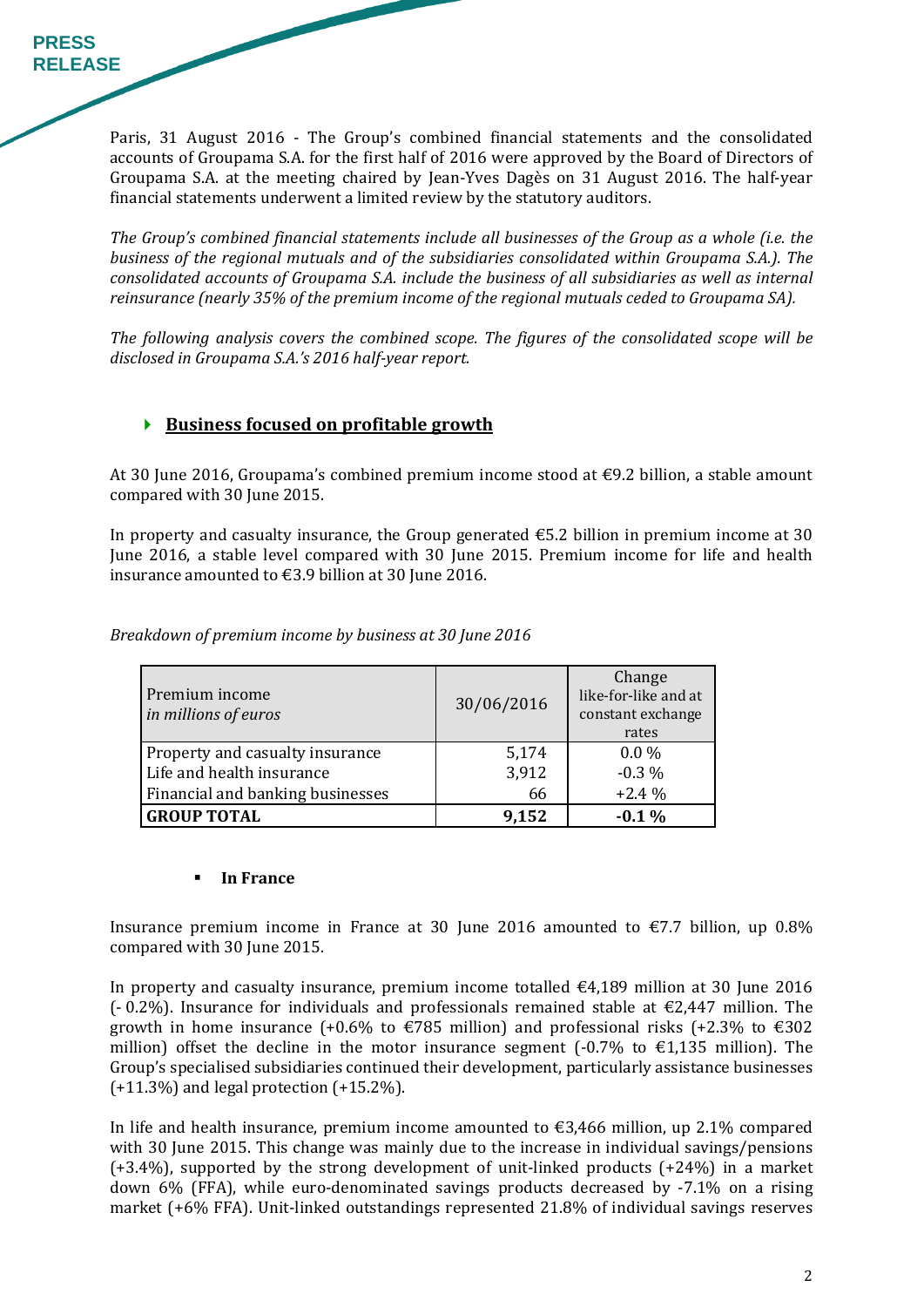at 30 June 2016 versus 19.7% at 30 June 2015. The first half of 2016 was also marked by sharp growth in group insurance  $(+12.9\%)$ , driven by group health insurance  $(+28\%)$ , under the effect of the rise in "ANI" policies. Groupama is France's number 1 player on this market segment with 55,000 "ANI" policies since the law came into force on 1 January 2016.

#### **International**

International premium income amounted to  $\epsilon$ 1.4 billion at 30 June 2016, down 5.0% on a likefor-like basis and with constant exchange rates compared with 30 June 2015.

In property and casualty insurance, premium income was up  $+0.8\%$  from the previous period at €985 million at 30 June 2016. This change was mainly due to the good performance of the agricultural business segment  $(+20.1\%)$  particularly in Turkey, home insurance  $(+1.4\%)$ , and the growth in business activities with companies and local authorities  $(+1.2\%)$ , which offset the decrease in motor insurance  $(-3.3\%)$ , particularly in Italy.

In life assurance, premium income decreased by -15.8% to  $\epsilon$ 446 million, particularly following the decline in the individual savings/pensions business  $(-25.9\%)$ . In accordance with the targeted development strategy, the Group favours unit-linked policies over euro-denominated policies, which saw a decrease in inflows, especially in Italy. Individual and group health insurance gained 8.9% compared with 30 June 2015.

| Premium income<br>in millions of euros | 30/06/2016 | Change<br>like-for-like and at<br>constant exchange<br>rates |
|----------------------------------------|------------|--------------------------------------------------------------|
| Italy                                  | 727        | $-13.5%$                                                     |
| Turkey                                 | 258        | $+7.8%$                                                      |
| Hungary                                | 187        | $+3.4%$                                                      |
| Romania                                | 97         | $+13.6%$                                                     |
| Greece                                 | 68         | $-10.1%$                                                     |
| <b>Other</b>                           | 94         | $+10.6%$                                                     |
| <b>International insurance</b>         | 1,431      | $-5.0%$                                                      |

*Breakdown of international premium income at 30 June 2016* 

### **Financial and banking businesses**

The Group's premium income was  $\epsilon$ 66 million, including  $\epsilon$ 63 million from Groupama Asset Management and  $€3$  million from Groupama Epargne Salariale.

On 22 April 2016, Orange and Groupama signed an agreement that aims to enable the development of an innovative, 100% mobile banking service. The completion of this transaction is expected during the third quarter of 2016.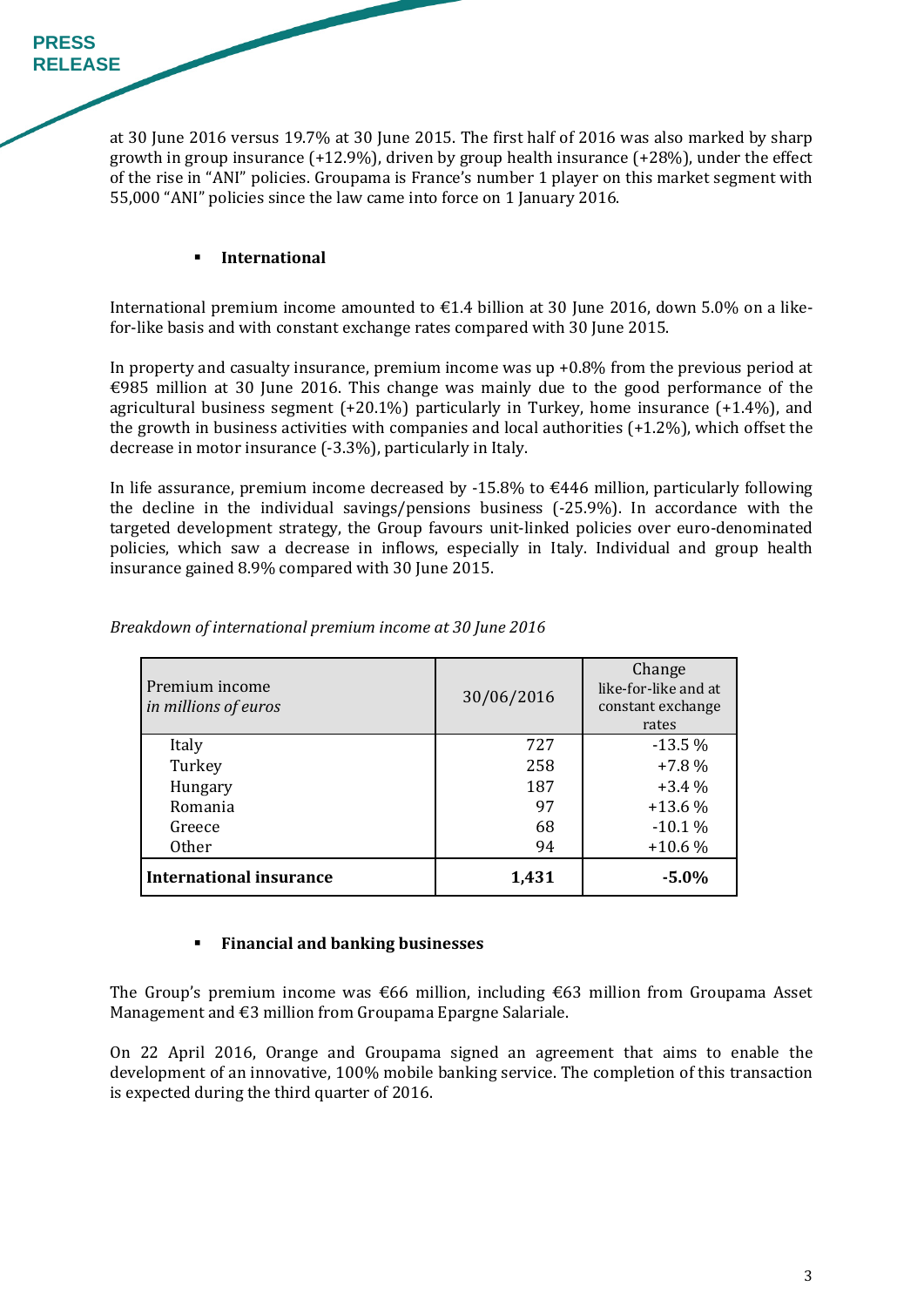#### **F** Economic operating income of  $\epsilon$ 92 million

The Group's economic operating income amounted to  $\epsilon$ 92 million at 30 June 2016.

Economic operating income from insurance increased by  $\epsilon$ 16 million to + $\epsilon$ 143 million at 30 June 2016, despite an unfavourable environment:

- the persistence of low rates, which continued to have a high negative impact of  $\epsilon$ 61 million after taxes,
- a first half of 2016 marked by a higher severe and weather-related loss experience, particularly the floods and storms in the Greater Paris region and the central and northeastern regions of France from 26 May to 7 June, with an estimated cost of  $\epsilon$ 1 billion for the entire market. Groupama set up its system to provide support to its members and customers as soon as possible. This bad weather cost the Group a total of  $E113$  million before reinsurance.

In property and casualty insurance, economic operating income amounted to  $E$ 72 million at 30 June 2016 compared with €99 million for the previous period. The non-life net combined ratio was 99.9% at 30 June 2016 versus 98.7% at 30 June 2015. This change takes into account the increase in weather-related and severe claims (+3.0 points). The cost ratio was stable at 28.3%.

In life and health insurance, economic operating income amounted to  $\epsilon$ 71 million at 30 June 2016 compared with €28 million at 30 June 2015, an increase of +€43 million (+€39 million in France and  $+\epsilon$ 3 million internationally). This growth in France resulted from the improved loss experience in the health and bodily injury businesses and the increased income from the life insurance business as a direct consequence of the development of unit-linked policies in recent years. 

The reconciliation from economic operating income to net income incorporates non-recurring items of -€23 million at 30 June 2016 versus  $+€150$  million at 30 June 2015. This change is explained primarily by the sharp decrease in realised capital gains over the first half of 2016 compared with the first half of 2015 (divestment of Mediobanca and Veolia securities in 2015). In addition, the unfavourable effect of the volatility of interest rate markets on the value of financial instruments recognised at fair value through profit and loss impacted especially incomes from banking and holding company businesses.

Overall, the Group's net income amounted to  $\epsilon$ 69 million at 30 June 2016.

### **A solid balance sheet**

The Group's shareholders' equity totalled  $\epsilon$ 8.6 billion at 30 June 2016 compared with  $\epsilon$ 8.2 billion at 31 December 2015.

It includes the first "certificats mutualistes" issued by Groupama for  $\epsilon$ 78 million. After a first issue of "certificats mutualistes" by Groupama Rhône Alpes Auvergne in December 2015, seven other Groupama regional mutuals issued "certificats mutualistes" to their members and customers in May and June 2016. In September 2016, all the regional mutuals will have issued "certificats mutualistes". The regional mutuals have increases their financial resources to invest in the territories and strengthen a long-term quality relationship with members based on trust.

At 30 June 2016, insurance investments stood at  $\epsilon$ 86.6 billion versus  $\epsilon$ 83.9 billion at 31 December 2015. Unrealised capital gains reached €11.7 billion at 30 June 2016, including €8.8 billion from the bond portfolio,  $\epsilon$ 0.7 billion from the equity portfolio, and  $\epsilon$ 2.2 billion from real estate assets.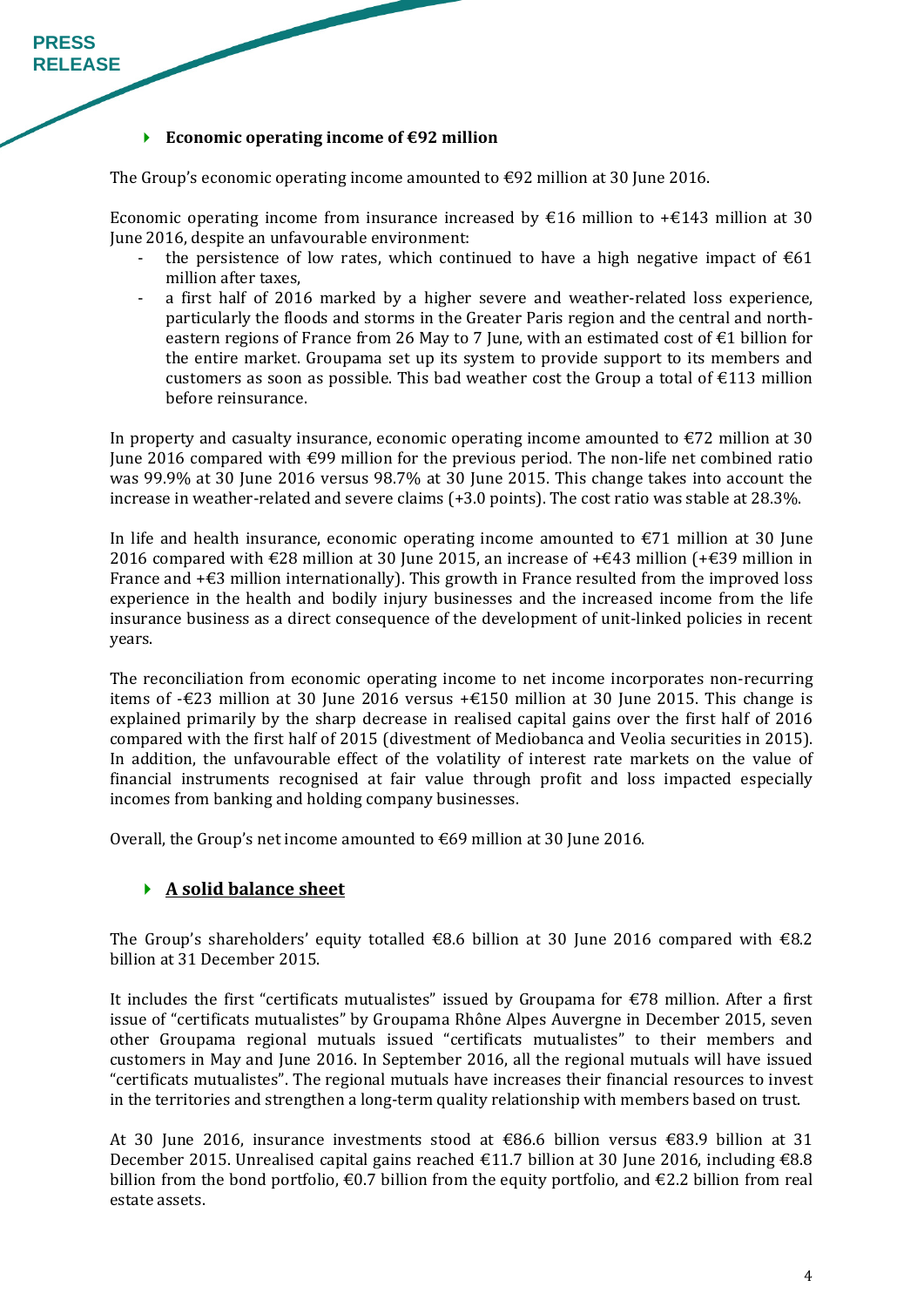At 30 June 2016, subordinated debt remained stable compared with 31 December 2015. Groupama's debt to equity ratio excluding revaluation reserves was 10.1% at 30 June 2016.

The strength of the group was confirmed by the Fitch rating agency, which affirmed its BBB+ rating with a stable outlook for Groupama SA and its subsidiaries on 17 May 2016.

At 30 June 2016, the Solvency 2 coverage ratio was 239%. Groupama calculates its Solvency 2 ratio at the Group level, incorporating the transitional measure on technical reserves in accordance with the statutory provisions.

#### **Group Communications Department**

Guillaume Fregni - + 33 (0)1 44 56 28 56 **Pre ess contact**: guillaume.fr egni@groupa ama.com 

**Analyst and investor contacts:** 

Yvette Baudron - +33 (0)1 44 56 72 53 yvette.baudron@groupama.com Valérie Buffard - +33 (0)1 44 56 74 54 valerie.buffard@groupama.com

\* \* \* 

*Groupama financial information on the accounts closed at 30/06/2016 includes:* 

- ‐ *This* press release, which is available on the groupama.com website,
- Groupama S.A.'s half-year report, which will be filed with the AMF on 16 September 2016 and posted on the *g groupama.com m website on th e same day,*
- Groupama's combined financial statements at 30/06/2016, which will be posted on the groupama.com website *o on 16 Septemb ber 2016.*

 $G$ *et* all the latest news about Groupama

- ‐ *o on its website: www.groupam ama.com*
- ‐ *a and on Twitter r: @GroupeGro oupama*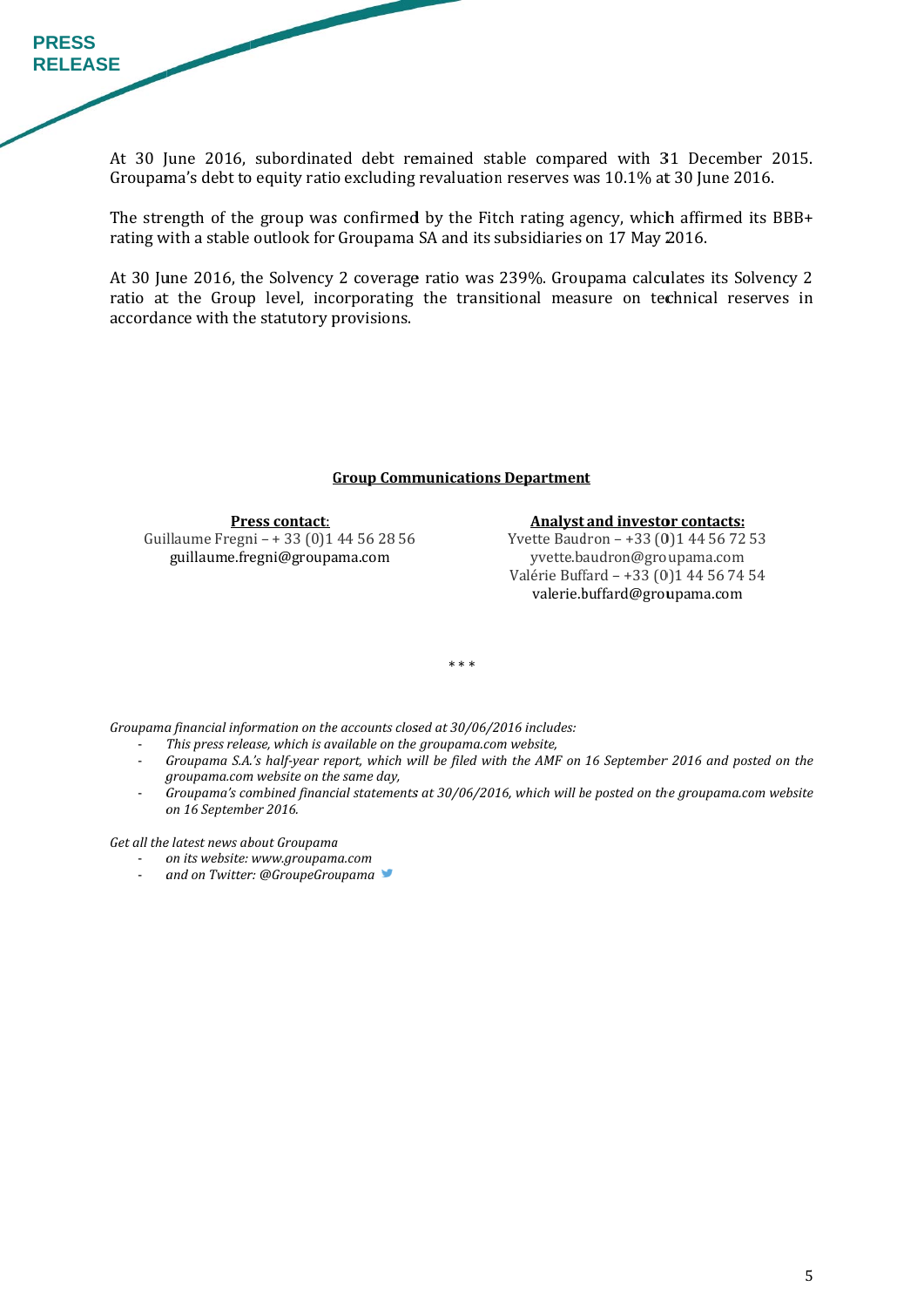**PRESS RELEASE** 

# **Appendix: key figures for Groupama ‐ combined financial statements**

#### **A/ Premium income**

|                                         | 30/06/2015 |           | 30/06/2016 | 2016/2015            |
|-----------------------------------------|------------|-----------|------------|----------------------|
|                                         | Reported   | Pro forma | Reported   |                      |
| in millions of euros                    | premium    | premium   | premium    | Change <sup>**</sup> |
|                                         | income     | income*   | income     | as $%$               |
| > France                                | 7,566      | 7,592     | 7,655      | 0.8%                 |
| Life and health insurance               | 3,393      | 3,394     | 3,466      | 2.1%                 |
| Property and casualty insurance         | 4,173      | 4,198     | 4,189      | $-0.2%$              |
| > International & Overseas              | 1,569      | 1,506     | 1,431      | $-5.0%$              |
| Life and health insurance               | 537        | 529       | 446        | $-15.8%$             |
| Property and casualty insurance         | 1,032      | 977       | 985        | 0.8%                 |
| <b>TOTAL INSURANCE</b>                  | 9,136      | 9,098     | 9,086      | $-0.1%$              |
| <b>Financial and banking businesses</b> | 140        | 64        | 66         | 2.4%                 |
| <b>TOTAL</b>                            | 9,276      | 9,163     | 9,152      | $-0.1%$              |

\* based on comparable data 

\*\* Change on a like-for-like basis at constant exchange rates

## **B/ Economic operating income**

| in millions of euros             |       | 30/06/2015 30/06/2016 | 2016/2015<br>change |
|----------------------------------|-------|-----------------------|---------------------|
| Insurance - France               | 103   | 104                   | $+1$                |
| Insurance - International        | 24    | 38                    | $+14$               |
| Financial and banking businesses |       | -3                    | $-12$               |
| Holding companies                | $-20$ | $-48$                 | $-28$               |
| <b>Economic operating income</b> | 116   | 92                    | $-24$               |

Economic operating income: equals net income adjusted for realised capital gains and losses, long-term impairment provision allocations and write-backs, and unrealised capital gains and losses on financial assets recognised at fair value (all such items are net of profit sharing and corporate income tax). Also adjusted are non-recurring items net of corporate income tax, impairment of value of business in force, and impairment of goodwill (net of corporate income tax).

### **C/ Net income**

| in millions of euros                                                                              | 30/06/2015 | 30/06/2016 | 2016/2015<br>change |
|---------------------------------------------------------------------------------------------------|------------|------------|---------------------|
| Economic operating income                                                                         | 116        | 92         | $-24$               |
| net realised capital gains adjusted<br>forlong-term impairment losses on<br>financial instruments | 183        | 68         | $-115$              |
| Gains and losses on financial assets and<br>derivatives booked at fair value                      | 30         | $-26$      | -56                 |
| Other costs and income                                                                            | -63        | $-65$      | $-2$                |
| Net income                                                                                        | 266        | 69         | -197                |